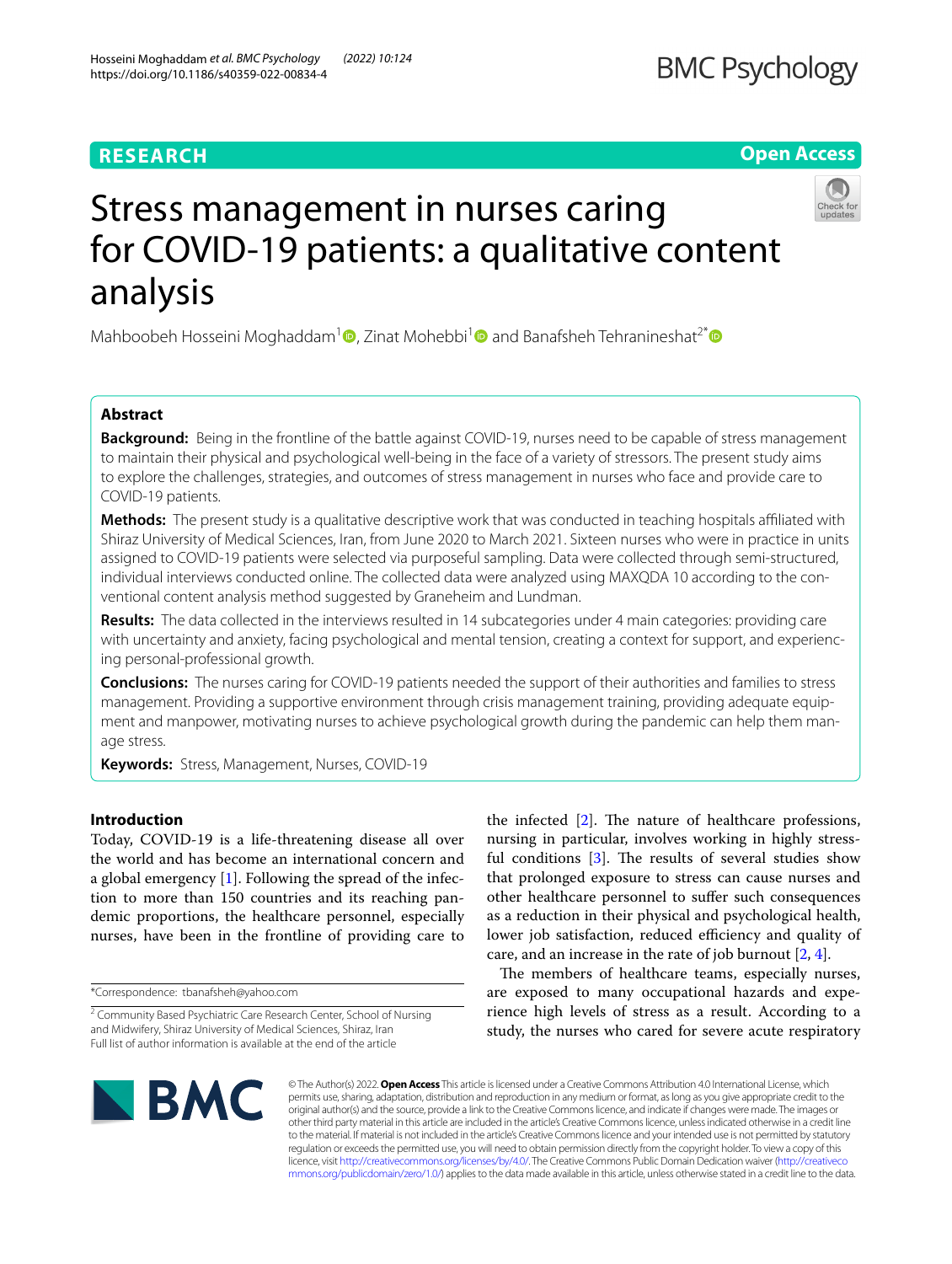syndrome (SARS) patients sufered from high levels of psychological distress [[5\]](#page-11-4). At the height of SARS and Middle East respiratory syndrome coronavirus (MERS-CoV) epidemic, nurses and medical students in Taiwan and Saudi Arabia who cared for the infected showed signs of psychological issues, including anxiety, stress and aggressiveness [\[6](#page-11-5)]. Fear and anger were other distressful emotions experienced by nurses who provided care to MERS-CoV patients in Saudi Arabia [\[7\]](#page-11-6).

The results of recent studies show that the healthcare personnel have experienced high levels of anxiety since the outbreak of the COVID-19 pandemic [\[1](#page-11-0), 8. The pandemic also affected the psychological health of a considerable number of healthcare professionals in Spain, so much so that their resilience was at risk in case of another wave of the infection. Severe stress was often caused by fear of being infected and infecting one's loved ones. These difficult conditions resulted in care providers' lack of empathy with COVID-19 patients and inconsistency in caring for the patients [[9\]](#page-11-8). According to another study in South America, many healthcare professionals experienced lack of personal protective equipment (PPE), including gowns, masks, and face shields, during the pandemic. Concern about lack of equipment and fear of being infected were greater in the personnel who were involved in procedures in which aerosols were produced. Some care providers had to use their gowns and N95 masks several times because there was a shortage of protective equipment [[10](#page-11-9)]. A study by Zhang et al. (2020) in China showed that, in the early stages of caring for COVID-19 patients, nurses were divided between their professional commitment and fear of being infected. The nurses who had been isolated for  $1-2$  weeks suffered emotional exhaustion; they were able to adapt psychologically after 3–4 weeks of working in isolated wards [\[11\]](#page-11-10).

According to studies in Iran, the causes of care providers' heightened anxiety in caring for COVID-19 patients are fear of being infected, the difficulty of controlling the pandemic and lack of medical equipment [\[1](#page-11-0), [12](#page-11-11), [13](#page-11-12)], death anxiety, the little-known nature of the infection, lack of time, spread of bad news, obsessive thoughts and the public's disregard for preventive measures [\[14](#page-11-13)]. Another study in Iran reported administrative issues to be the most signifcant source of stress for nurses who provide care to COVID-19 patients [[15\]](#page-11-14).

Long working hours and work overload, exposure to infection and close contact with COVID-19 patients, the stigma of being a potential carrier of the infection, social media pressures, and increase in the number of death cases lead to fatigue, despair, and helplessness in the nurses and undermine the quality and quantity of nursing care [\[12](#page-11-11)]. Other consequences of job fatigue in nurses are absence, delay, job burnout, and concentration disorders, with adverse effects on patient safety [[16,](#page-11-15) [17](#page-11-16)].

Compared to the other professionals in the healthcare system, nurses spend more time with patients and play a key role in controlling and treating emerging diseases [[18\]](#page-11-17). Research shows that nurses have experienced higher levels of occupational and psychological stress during the COVID-19 pandemic [\[8](#page-11-7), [17](#page-11-16)]. Nurses' psychological health correlates with the quality of healthcare services, and occupational stress is one of the most infuential factors in the psychological health of this population [\[19](#page-12-0)]. Accordingly, it is necessary to evaluate nurses' mental health and stress management skills in facing and caring for COVID-19 patients and to identify barriers to their stress management during the current pandemic. Considering the above-mentioned points and the fact that the researchers could not fnd any studies which investigated nurses' stress management at the height of the COVID-19 pandemic, a qualitative study could provide an in-depth understanding of the subject in question. Accordingly, the present study uses a qualitative approach to explore the challenges, strategies, and outcomes of stress management in nurses who face and provide care to COVID-19 patients.

# **Materials and methods**

The present study is a qualitative descriptive work of research with a content analysis design which was conducted from June 2020 to March 2021 in teaching hospitals affiliated with Shiraz University of Medical Sciences. The participants of the study were nurses who were in practice in hospitals dedicated to the treatment of COVID-19 patients or back-up hospitals. As the pandemic continued, all the hospitals in Iran had to admit COVID-19 patients; thus, in every hospital, certain wards, including surgical and internal wards, were assigned to the care and treatment of the infected.

In total, 16 nurses who were in practice in special care, internal, surgical and emergency departments were selected via purposeful sampling [\[20\]](#page-12-1). Sampling continued until the data was saturated, i.e. no new knowledge could be obtained and the categories were saturated in terms of characteristics and dimensions. The researchers reached data saturation after 14 interviews. However, two more interviews were conducted to verify data saturation. Analysis of the last two interviews did not yield any new codes. The research team and two qualitative research experts examined the codes to verify that the data were saturated.

The inclusion criteria were: having a bachelor's degree in nursing, having at least six months' experience of fulltime practice as a clinical nurse, having at least 2 weeks' experience of caring for COVID-19 patients, and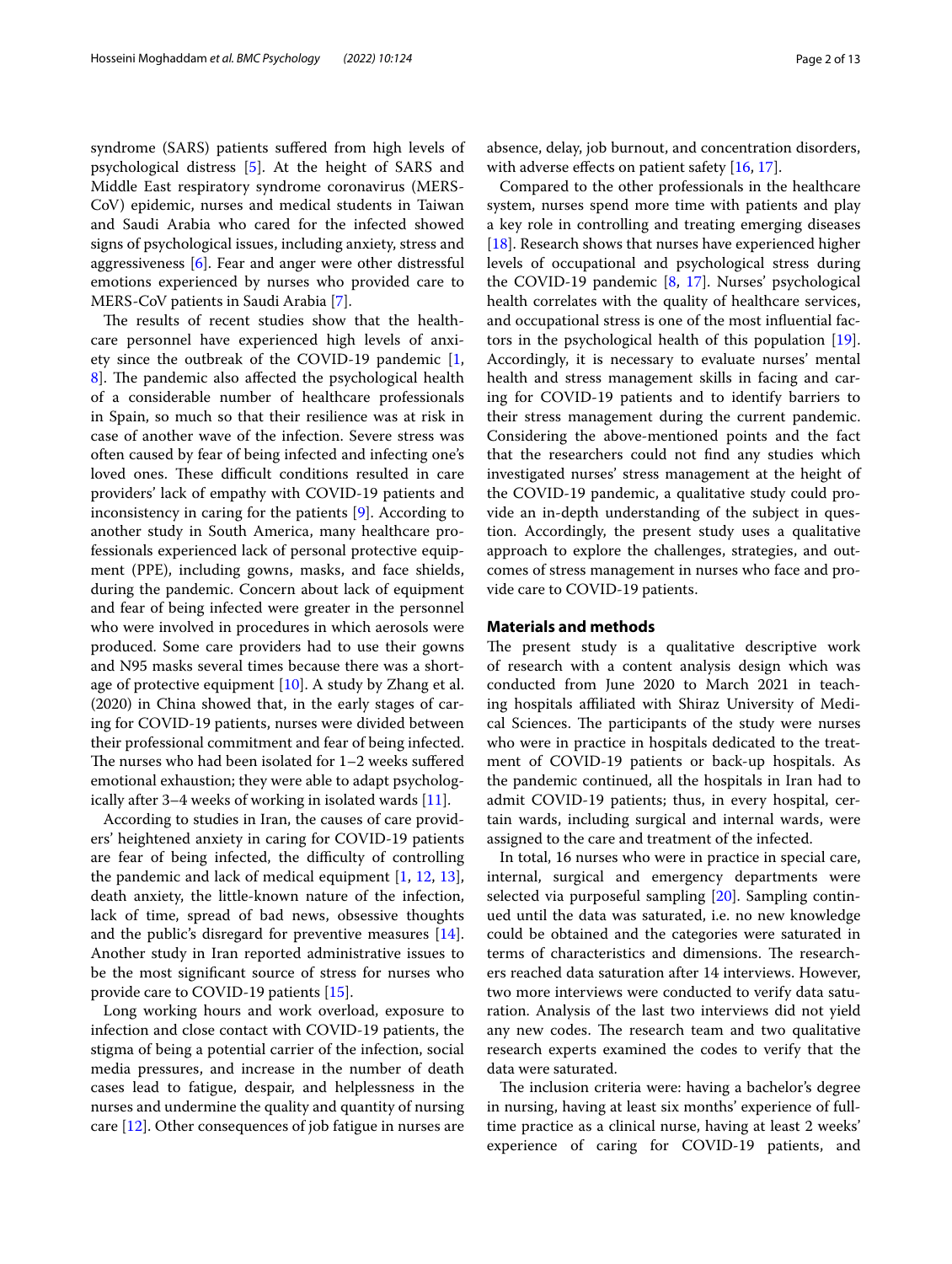willingness to share one's experiences with the researchers. The subjects who were not willing to be interviewed or continue their participation in the study were excluded. Data were collected through 16 in-depth, semistructured, individual interviews which were conducted by the third author.

The participants were interviewed by video calls with "WhatsApp", in workplace (one of the classes at school of nursing and midwifery), after arrangements about the time of the interviews had been made with them. Each interview lasted from 40 to 60 min and began with a general question: "Can you describe your experiences of a work shift in which you faced or cared for a COVID-19 patient?" Subsequently, the interviewer asked more specifc questions: "What are your experiences of the challenges and barriers to stress management when you faced and cared for COVID-19 patients?", "What factors improve stress management when nurses face and care for COVID-19 patients?", "What factors undermine stress management when nurses face and care for COVID-19 patients?", "How did you feel when/if you could not manage your stress when you faced and cared for COVID-19 patients?", "What stress management strategies can help nurses who face and care for COVID-19 patients?" and "What are the outcomes of stress management for nurses who face and care for COVID-19 patients?" Moreover, follow-up questions were asked to obtain more details about the objective of the study (Additional fle [1:](#page-11-18) Interview Guide). The participants' voices were recorded using a Sony Voice Recorder ICD-TX650.

The present study used the conventional content analysis method suggested by Graneheim and Lundman (2004). Frequently used in studies related to nursing, this method allows for collecting new, rich information and mental analysis of the content of textual data through systematic categorization, codifcation and theme making or developing known paradigms [[21,](#page-12-2) [22\]](#page-12-3). Each interview was transcribed in full immediately after it was completed. To immerse in the data and obtain a general idea of the participants' answers, the researchers read the transcripts several times. Words, phrases and paragraphs which carried signifcance with regard to the challenges, strategies and outcomes of stress management in the COVID-19 crisis were selected as meaning units. Similar initial codes were classifed into broader categories based on their similarities and diferences and categories were thus developed. To ensure that the codes were consistent, the researchers reviewed the categories and compared them to the data again. Afterward, through deep and accurate contemplation and comparison of the categories against each other, the themes emerged  $[23]$ . The data were organized using MAXQDA 2010 distributed by VERBI.

The trustworthiness of the collected data was ensured using Lincoln and Guba's criteria [\[24](#page-12-5)]. Credibility was achieved through prolonged engagement with the data, member checking, peer debriefng, maximum variation sampling, and searching for contrasting evidence. To ensure dependability and confrmability, the researchers relied on audit trial which consists of using proper techniques to conduct interviews, making accurate transcripts and having the data reviewed by one's coresearchers. To enhance the transferability of the results, the researchers provided accurate and thorough descriptions of the subject under study, the participants' characteristic, methods of data collection and analysis, along with documented examples of the participants' statements [\[25](#page-12-6)].

# **Results**

The participants' ages ranged from 25 to 48 years, with the mean being 34.93 years. The majority of the participants were female (Table [1\)](#page-3-0). Analyses of the data resulted in 510 initial codes, 14 subcategories and four main categories, namely: providing care with uncertainty and anxiety, facing psychological and mental tension, creating a context for support, and experiencing personal-professional growth (Table [2](#page-4-0)). Table [3](#page-5-0) presents an example of meaning units, coding, and development of sub-categories and categories. Providing care with uncertainty and anxiety and facing psychological and mental tension were the challenges which the nurses in the present study experienced when they faced and cared for patients with COVID-19.

## **Providing care with uncertainty and anxiety**

One of the fndings of the present study was providing care with uncertainty and anxiety. This category consisted of the subcategories of providing care as a professional duty, concern over transmitting the infection to one's family, fear of the unknown aspects of the disease, and concern over making wrong decisions.

# *Providing care as a professional duty*

According to the participants' experiences, despite a lack of facilities and personal protective equipment, there was a dominant sense of commitment among nurses to perform their professional duties in the COVID-19 pandemic. From the nurses' point of view, working in diffcult and dangerous conditions is part of a nurse's job which must be maintained during the pandemic of an emerging disease.

*"… anyway, it's my job to give care in all circumstances and I had to do it at that time …" (P1).*

According to another participant: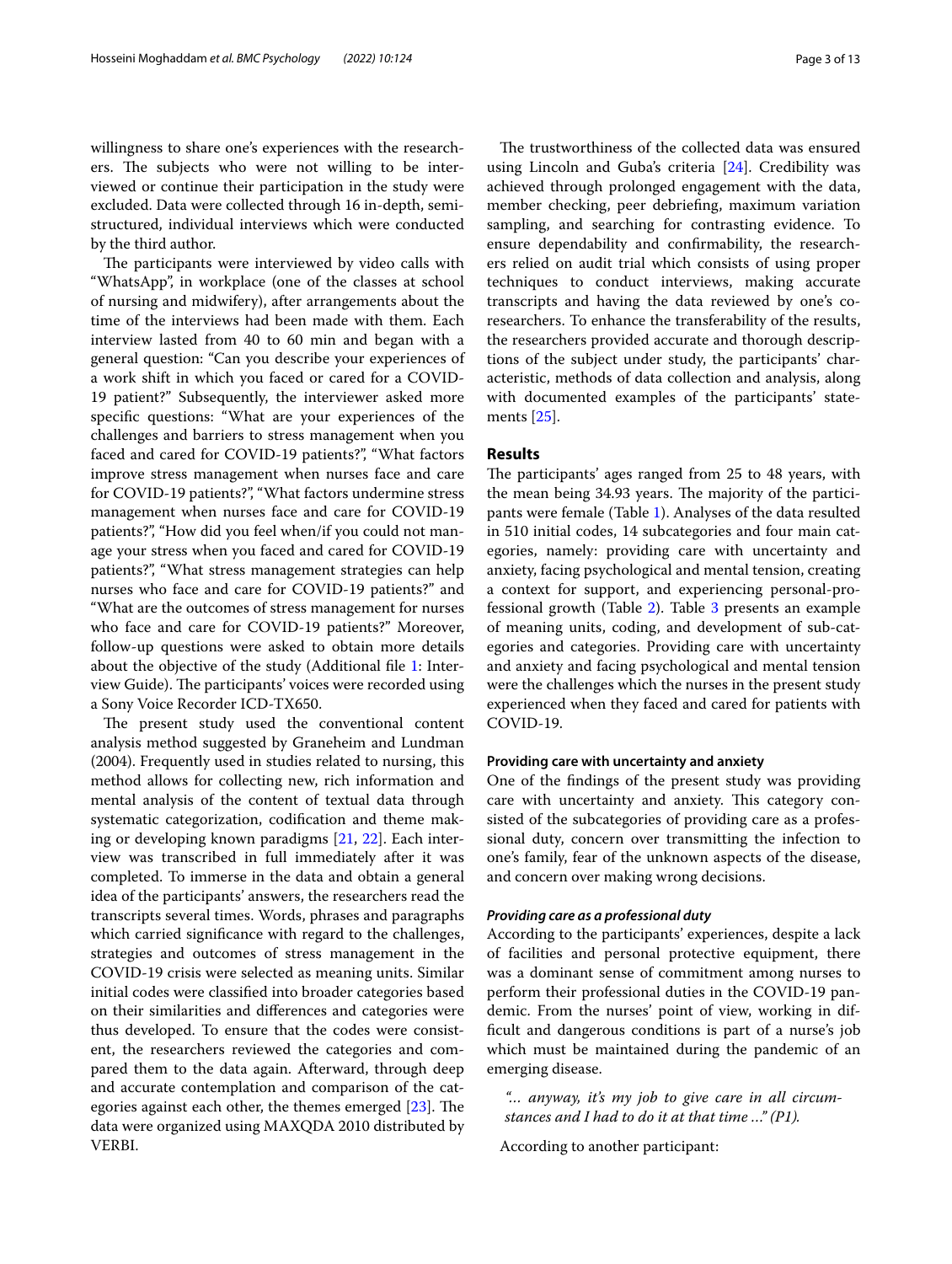| Participants    | Age | Gender | <b>Marital status</b> | <b>Position</b> | Work experience<br>(years) | Ward           |
|-----------------|-----|--------|-----------------------|-----------------|----------------------------|----------------|
| P1              | 35  | Female | Married               | Head nurse      | 12                         | ICU            |
| P <sub>2</sub>  | 36  | Female | Single                | Staff nurse     | 10                         | Internal       |
| P <sub>3</sub>  | 31  | Female | Single                | Staff nurse     | 9                          | ICU            |
| P4              | 29  | Female | Single                | Staff nurse     | $\overline{4}$             | ICU            |
| P <sub>5</sub>  | 25  | Male   | Single                | Staff nurse     | $\overline{2}$             | ICU            |
| P6              | 37  | Female | Married               | Staff nurse     | 12                         | ICU            |
| P7              | 35  | Female | Single                | Staff nurse     | 11                         | Thorax surgery |
| P <sub>8</sub>  | 47  | Female | Married               | Head nurse      | 20                         | Thorax surgery |
| P <sub>9</sub>  | 30  | Male   | Single                | Staff nurse     | 8                          | Emergency      |
| P <sub>10</sub> | 29  | Female | Married               | Staff nurse     | 7                          | Emergency      |
| P11             | 45  | Female | Married               | Staff nurse     | 18                         | Internal       |
| P12             | 38  | Female | Single                | Staff nurse     | 9                          | ICU            |
| P13             | 28  | Female | Single                | Staff nurse     | 5                          | ICU            |
| P14             | 34  | Male   | Married               | Staff nurse     | 6                          | Thorax surgery |
| P15             | 32  | Female | Single                | Staff nurse     | 8                          | ICU            |
| P16             | 48  | Female | Married               | Staff nurse     | 22                         | ICU            |

<span id="page-3-0"></span>**Table 1** The demographic characteristics of the participants

*"…I volunteered to work in the COVID-19 ward … I thought to myself, 'Tis is my job and my duty …" (P15).*

#### *Concern over transmitting the infection to one's family*

Despite their commitment to perform their professional duties, the nurses in the present study were worried about transmitting the infection to their families and their concern acted as a barrier to their stress management. The participants also mentioned that when their colleagues were infected, the fear of contracting the disease in the near future was a barrier to their stress management.

*"… I was really worried that I could be the source of infection to my 60-year-old parents …" (P6).*

# *Fear of the unknown aspects of the disease*

One of the major barriers to stress management in the face of COVID-19 was lack of knowledge about the nature of the infection. Fear of the personnel arising from the unknown aspects of the disease was a main source of stress.

"... We didn't know anything about it. The disease *was completely unknown to us …" (P 3).*

### *Concern over making wrong decisions*

Some of the nurses were working in COVID-19 units voluntarily; however, they admitted that they had felt doubtful about their decision to provide voluntary care to COVID-19 patients in the frst few days.

*"… I kept wondering if my decision was right or not …" (P 4).*

Another nurse stated that:

*"…Maybe the decision I made was a step to fulfll my personal commitment …" (P 2).*

## **Facing psychological and mental tension**

Many of the nurses who were working in COVID-19 units declared that they had experienced a variety of psychological issues during their practice in these units which prevented them from managing their stress. This category consisted of the sub-categories of families' insistence on quitting one's job, working in difficult conditions, lack of personal protective equipment, and feeling rejected.

# *Families' insistence on quitting one's job*

One of the sources of psychological tension for the nurses was the insistence of some of their family members that they should quit their profession as nurses during the pandemic.

*"…My dad was strongly against me staying in this profession at those critical times …" (P 3).*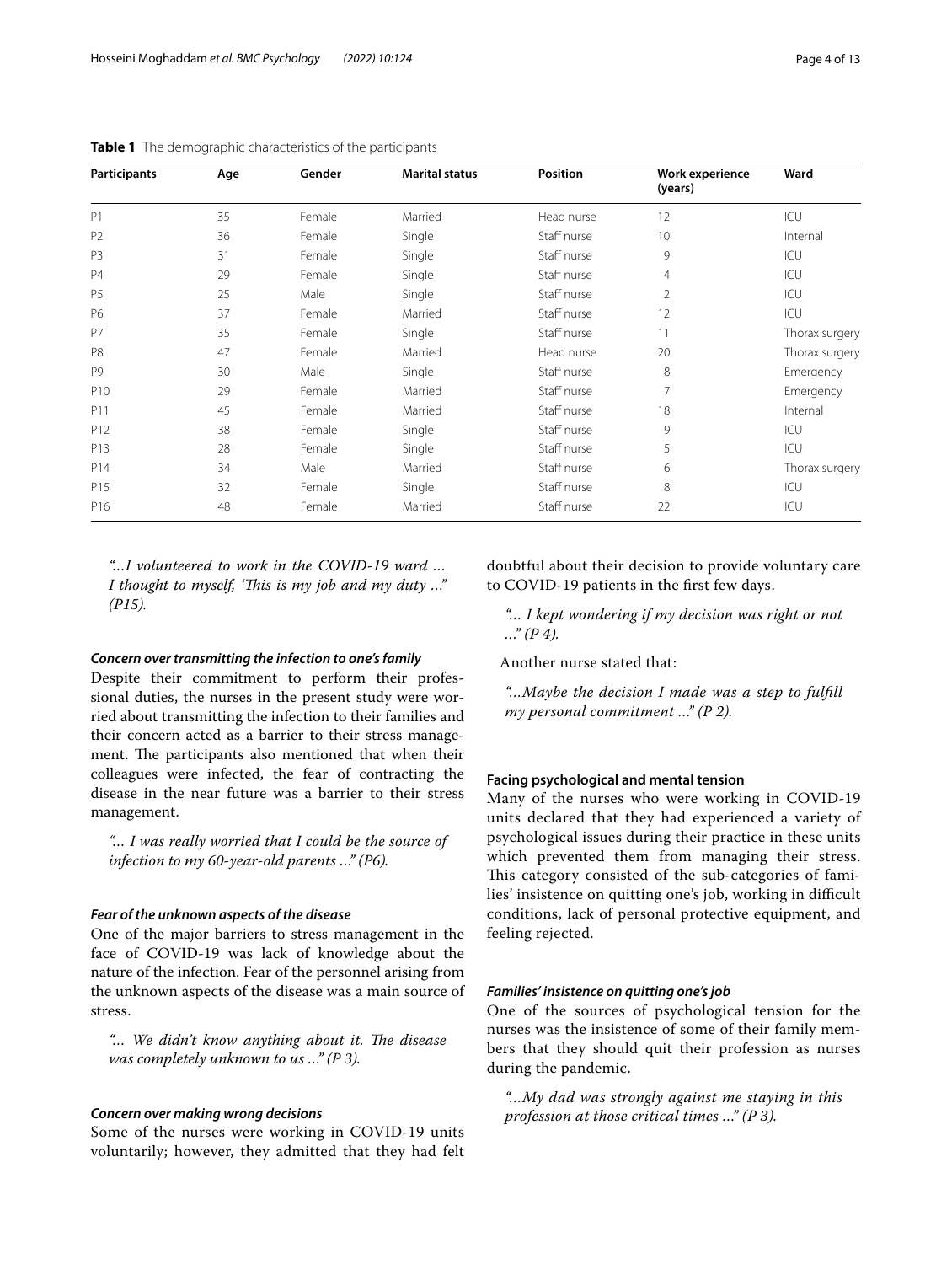# <span id="page-4-0"></span>**Table 2** The categories and sub-categories of this study

| <b>Categories</b>                           | Sub-categories                                             | Selective coding                                                                                                                                                        |
|---------------------------------------------|------------------------------------------------------------|-------------------------------------------------------------------------------------------------------------------------------------------------------------------------|
| Providing care with uncertainty and anxiety | Providing care as a professional duty                      | Providing care voluntarily<br>Feeling committed to one's job as a care-provider<br>Having a sense of responsibility in providing care to<br>COVID-19 patients           |
|                                             | Concern over transmitting the infection to one's<br>family | Concern over hugging one's child<br>Concern over eating with one's family<br>Nightmares about giving the infection to one's<br>family<br>Staying away from one's mother |

|                                         |                                            | inginimates about giving the infection to ones<br>family<br>Staying away from one's mother<br>Not sleeping next to one's child                                                                                                                                                                                                                                                                                                                                |
|-----------------------------------------|--------------------------------------------|---------------------------------------------------------------------------------------------------------------------------------------------------------------------------------------------------------------------------------------------------------------------------------------------------------------------------------------------------------------------------------------------------------------------------------------------------------------|
|                                         | Fear of the unknown aspects of the disease | Fear of ignorance about how the infection is trans-<br>mitted<br>Fear of ignorance about the symptoms of the infec-<br>tion<br>Fear of ignorance about the fatality of the infection<br>Fear of ignorance about how to disinfect medical<br>equipment<br>Fear of ignorance about treatment of the infection                                                                                                                                                   |
|                                         | Concern over making wrong decisions        | Concern over volunteering to work in wards for<br>COVID-19 patients<br>Hesitation about trying to achieve professional<br>development during the pandemic<br>Hesitation about trying to achieve professional goals<br>during the pandemic                                                                                                                                                                                                                     |
|                                         | Families' insistence on quitting one's job | Father's disapproval of continuing one's job<br>Spouse's insistence on quitting one's job<br>Relatives' insistence on quitting one's job<br>Mother's insistence on quitting one's job                                                                                                                                                                                                                                                                         |
| Facing psychological and mental tension | Working in difficult conditions            | Witnessing the deaths of one's friends<br>Witnessing the fear and anxiety of one's colleagues<br>Witnessing the loud objection of one's colleagues<br>who are not willing to work in wards for COVID-19<br>patients<br>Having shortness of breath when one is wearing a<br>mask<br>Not having enough time to eat<br>Not having enough time to drink anything<br>Suffering dehydration<br>Getting a sore nose as a result of wearing masks for<br>long periods |
|                                         | Lack of personal protective equipment      | Lack of N95 masks<br>Lack of gowns<br>Lack of face shields                                                                                                                                                                                                                                                                                                                                                                                                    |
|                                         | Feeling rejected                           | Unfriendly looks from one's friends and acquaint-<br>ances<br>Fewer family visits<br>Fewer interactions with one's family and relatives<br>Fewer interactions with one's friends<br>Being avoided by one's relatives outside home                                                                                                                                                                                                                             |
| Creating a context of support           | Proper intradepartmental management        | Satisfactory distribution of tasks among the person-<br>nel<br>Distribution of tasks among the personnel based on<br>their emotional traits<br>Equitable distribution of PPE<br>Satisfactory job rotation<br>Designation of hours for the personnel to visit a<br>counselor<br>Participation of the personnel in inter-ward decision<br>making<br>Monitoring infection control in the ward                                                                    |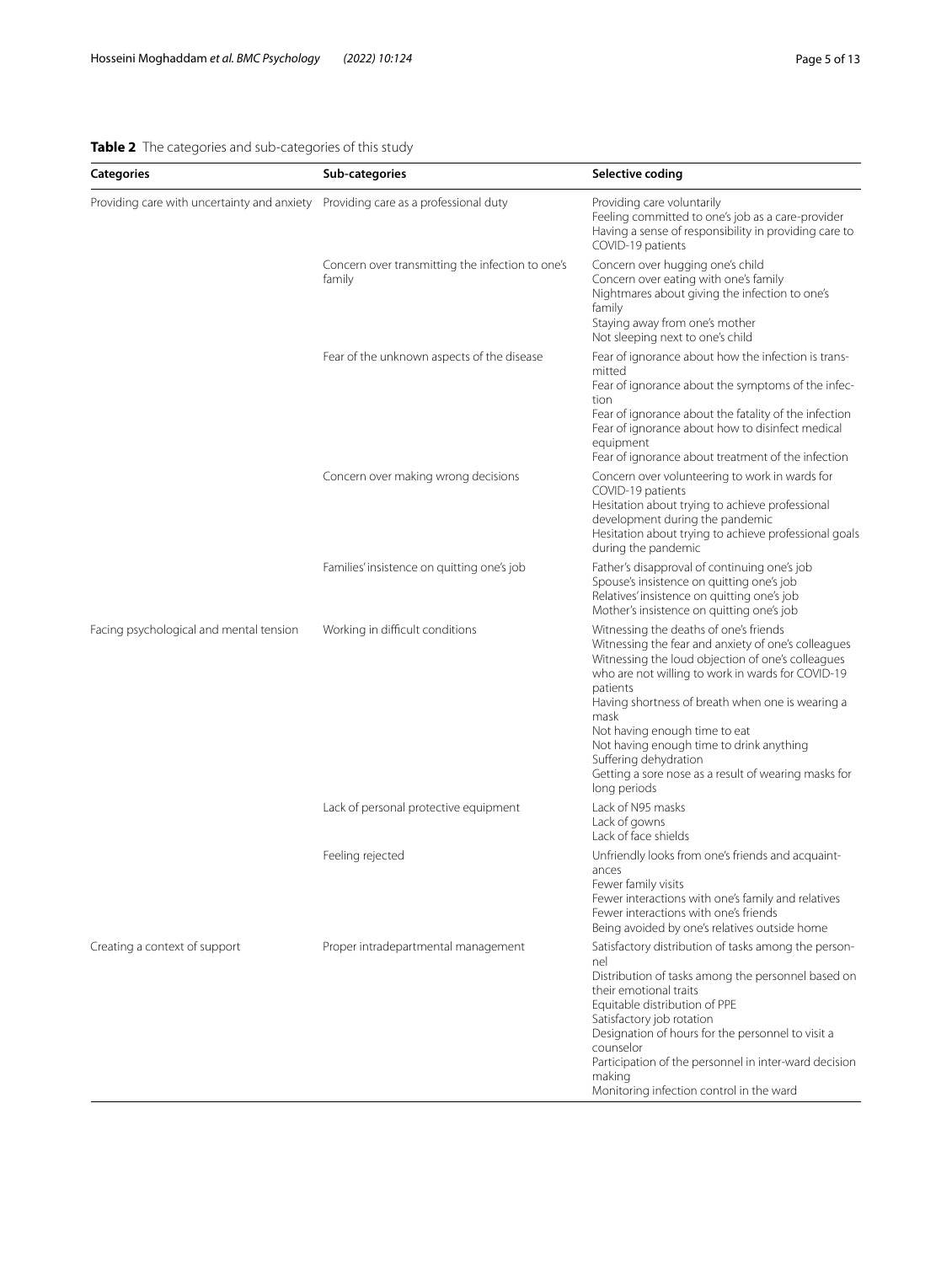# **Table 2** (continued)

| <b>Categories</b>                         | Sub-categories                                         | Selective coding                                                                                                                                                                                                                                                                                                                                                                           |
|-------------------------------------------|--------------------------------------------------------|--------------------------------------------------------------------------------------------------------------------------------------------------------------------------------------------------------------------------------------------------------------------------------------------------------------------------------------------------------------------------------------------|
|                                           | Support of the authorities                             | Rewarding the personnel<br>Granting official appreciation cards<br>Granting time-off awards<br>Reducing the personnel's obligatory working hours<br>Reducing the shifts of the personnel in COVID-19<br>wards<br>Organizing question and answer sessions<br>Addressing the personnel's problems and issues<br>Giving priority to job applicants who volunteer to<br>work in COVID-19 wards |
|                                           | Effective communication skills                         | Empathizing<br>Visiting the personnel infected with COVID-19<br>Giving positive feedback to one's colleagues<br>Raising one's colleagues' spirits                                                                                                                                                                                                                                          |
| Experiencing personal-professional growth | Improved learning                                      | Sharing one's experiences<br>Becoming acquainted with the symptoms of emerg-<br>ing diseases<br>Learning how to care for COVID-19 patients<br>Learning how to properly use PPE<br>Developing one's time management skills                                                                                                                                                                  |
|                                           | Perception of positive feelings at the end of a crisis | Development of friendly relationships between the<br>personnel<br>Obtaining a sense of achievement<br>Improving the social image of nurses<br>Strengthening relationships between the personnel<br>Developing a sense of self-efficacy<br>Developing self-sufficiency                                                                                                                      |
|                                           | Self-transformation                                    | Increased flexibility<br>Approaching time spent with one's family<br>Enhanced self-organization<br>Stronger spirituality                                                                                                                                                                                                                                                                   |

<span id="page-5-0"></span>**Table 3** An example of coding and development of sub-categories and categories

| <b>Meaning units</b>                                                                                                                                                                                                                                                                                                                                 | Coding                                                                                                                                                                                                                | Sub category                          | Category                                       |
|------------------------------------------------------------------------------------------------------------------------------------------------------------------------------------------------------------------------------------------------------------------------------------------------------------------------------------------------------|-----------------------------------------------------------------------------------------------------------------------------------------------------------------------------------------------------------------------|---------------------------------------|------------------------------------------------|
| "When your shift is over, you can barely<br>breathe; with a high PaCO2, it's hard to<br>breathe  it's hard to eat in this coverall,<br>you can't drink any water through your shift<br>the fatigue  Working in such condi-<br>tions won't let you manage stress" (P12)<br>"The annoying thought of having to put on<br>gear that's a torture " (P16) | Having shortness of breath when one is<br>wearing a mask<br>Not having enough time to eat<br>Not having enough time to drink anything<br>Listlessness<br>Increased difficulty of having to work in<br>protective gear | Working in difficult conditions       | Facing psycho-<br>logicaland mental<br>tension |
| "When the epidemic started, we didn't<br>have access to special gear for COVID-19<br>protection and had to care for the infected<br>with minimum equipment, in regular<br>masks and uniforms " (P5)                                                                                                                                                  | Lack of special protective gear for caring<br>for COVID-19 patients<br>Lack of gowns<br>Lack of face shields                                                                                                          | Lack of personal protective equipment |                                                |
| "When I got on the hospital shuttle, I felt so<br>nervous. All the other staff that didn't work<br>in COVID-19 units would protest and tell<br>the driver that he shouldn't let me get on<br>board  I should get off " (P 7)                                                                                                                         | Objection of nurses from other wards to<br>the boarding of nurses from COVID-19<br>wards<br>Being rejected by one's colleagues                                                                                        | Feeling rejected                      |                                                |

# *Working in difcult conditions*

Many of the participants described working in personal protective gear as very difficult. They also referred to

work fatigue and physical exhaustion due to work overload as barriers to stress management.

*"…When your shift is over, you can barely breathe;*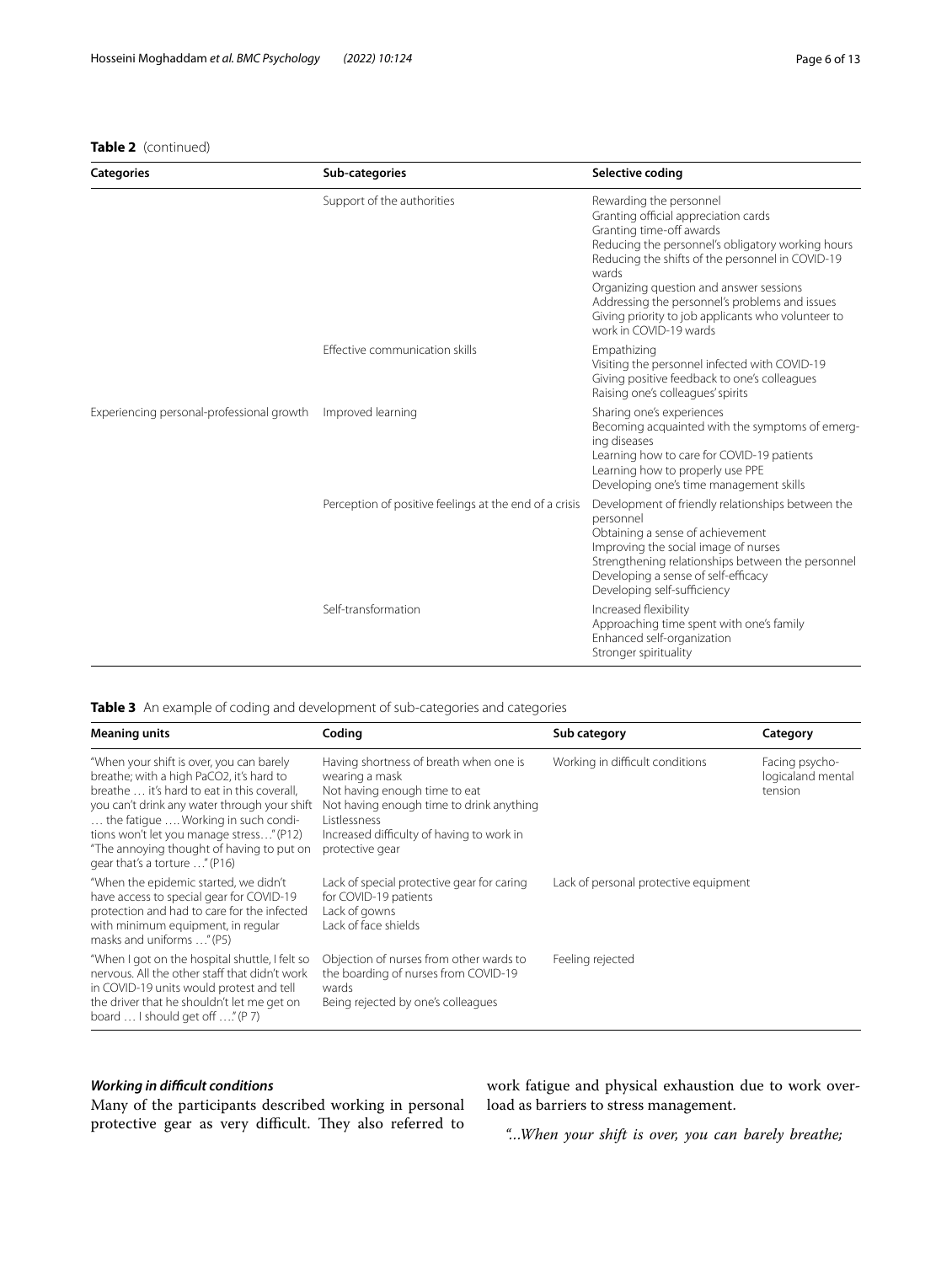*with a high PaCO2, it's hard to breathe … it's hard to eat in this coverall, you can't drink any water through your shift … the fatigue …. Working in such conditions won't let you manage stress…" (P 12).*

According to another nurse:

*"…Our workload has increased at these stressful times caused by the pandemic; my life and my family's life have been afected … it's not easy to work with all this protective gear on … Such things as fogging of my face shield interfered with my job … I was exhausted, both physically and emotionally…" (P16).*

#### *Lack of personal protective equipment*

The participants stated that one of the major barriers to stress management was lack of personal protective equipment and coveralls, especially in the frst few days of the pandemic. According to one of the nurses:

*"…When the epidemic started, we didn't have access to special gear for COVID-19 protection and had to care for the infected with minimum equipment, in regular masks and uniforms …" (P 5).*

# *Feeling rejected*

Another barrier to stress management in COVID-19 units was being treated inappropriately and rejected by the personnel in non-COVID-19 units. One of the participating nurses stated that:

*"…When I got on the hospital shuttle, I felt so nerv*ous. All the other staff that didn't work in COVID-*19 units would protest and tell the driver that he shouldn't let me get on board … I should get of …." (P 7).*

Some of the participants had experienced rejection by their family members and relatives, which made it more difficult for them to manage stress.

*"…Once, when one of my relatives saw me, she took her son's hand and walked away from me …" (P 3).*

# **Creating a context of support**

In the present study, the participants believed that creating a context of support is an important stress management strategy in facing and caring for COVID-19 patients. This category consists of the subcategories of proper intradepartmental management, support of the authorities, and efective communication skills.

The participants' experiences showed that proper intradepartmental management, e.g. planning according to the personnel's conditions, replacing COVID-19 personnel with volunteers, avoiding discrimination, playing soft music in the units, and using efective interpersonal communication skills, including empathy, humor and spreading positive thinking, can contribute to the personnel's stress management. During the COVID-19 crisis, the unit managers tried to make plans according to the personnel's conditions in order to reduce the personnel's stress.

*"…Te husband of one of my staf here could spend two weeks a month with his wife …. I arranged her shifts so she didn't have to work or worked less when her husband was with her so she wouldn't be so worried about infecting her husband …" (P 1).*

To reduce nurses' direct contact with COVID-19 patients, the unit managers put the overstressed nurses in charge of recording patients' history in their fles in order to reduce stress in them.

*"…One of my staf was stressed out …. I made her the shift supervisor so she would be busy with the patients' fles and have less direct contact with the patients …" (P 8).*

# *Support of the authorities*

In order to support the nurses by helping them manage their stress, the unit and hospital authorities arranged certain hours for the nurses to meet with the hospital counselor or for the counselor to see the nurses.

*"…Whenever the personnel felt they were sufering from psychological tension and needed counseling, they could visit the hospital counselors …." (P 11).*

Another strategy used by the authorities to help the nurses manage their stress was setting up workshops to inform the nurses about the pathophysiology of COVID-19, how the infection is transmitted, the correct use of personal protective equipment, and regimens that boost the immune system. This information proved very influential in reducing stress in the nurses.

*"…We didn't have any preparation from before; education is really important; once we learned more about the disease, we could protect ourselves better …. We were less stressed …" (P 12).*

According to the participants, continuing education was integral to enabling them to manage the stress caused by being in contact with COVID-19 patients.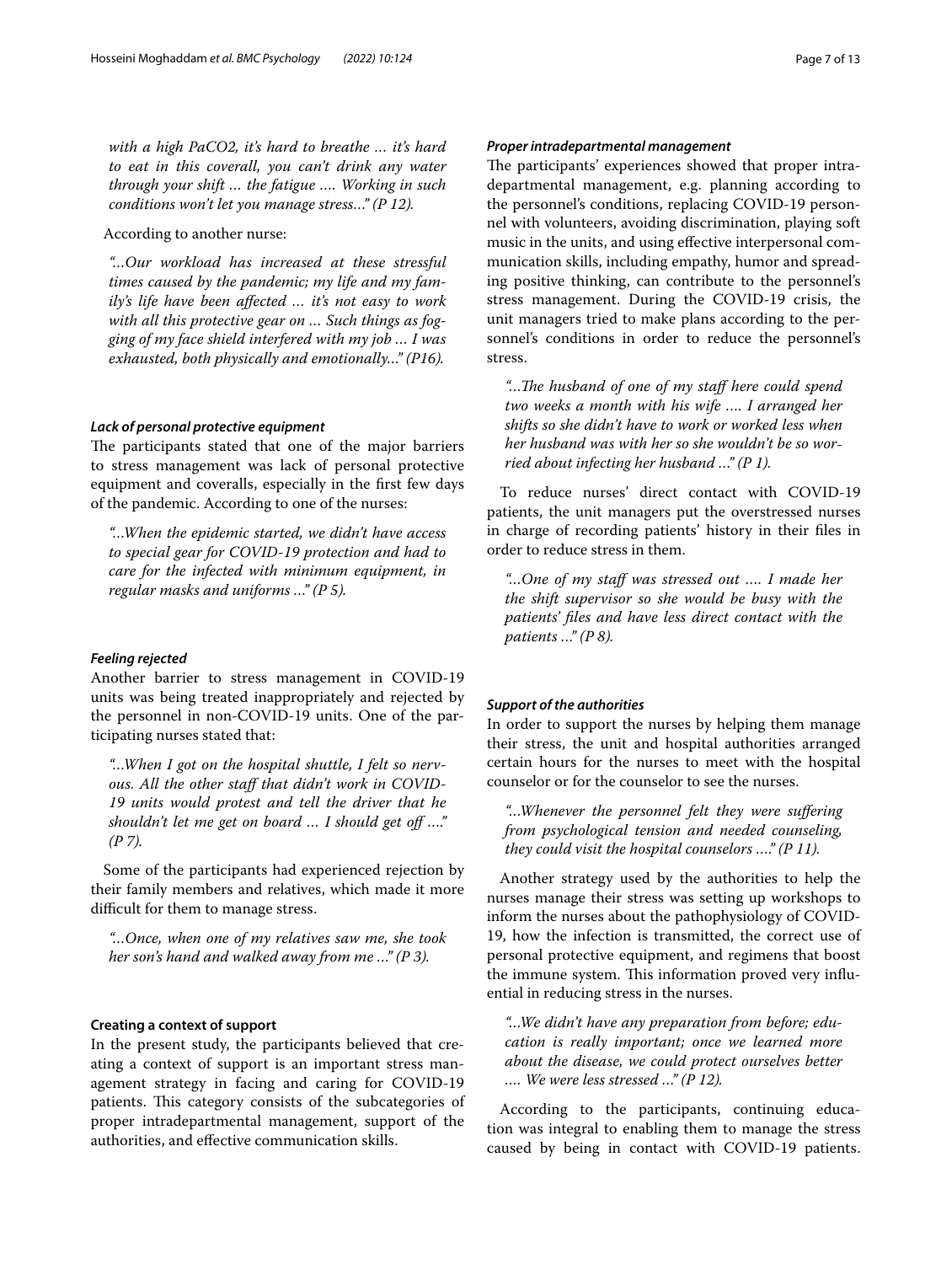Even though the presence of the supervisors and the other members of the treatment team in the environment could communicate a sense of support and hope to the nurses, some of the supervisors refused to be present in the places where the patients were being cared for.

*"…Our supervisor won't even enter the unit to see for herself what kind of issues we are dealing with here …" (P 9).*

# *Efective communication skills*

The head nurses' use of effective communication skills in their interactions with the staff was found to be a successful approach to stress management in those critical times. In addition, through empathy, the unit personnel tried to connect to their colleagues' inner worlds and have a mutual understanding of their emotions and concerns, thereby coping with the stress caused by the COVID-19 crisis. The participants stated that in an empathetic relationship, they could experience a sense of support.

Showing appreciation and giving rewards were found to be efective stress management strategies which could raise the personnel's spirits and improve interpersonal relationships. According to one of the participants:

*"…One of the main issues for the nurses who are doing a good job in these units is not receiving any*  appreciation or rewards. There is a limit to any per*son's tolerance. Some turn to spirituality for strength, but not everyone is spiritual. In short, there is a lack of appreciation …" (P 5).*

Other behaviors which contributed to the nurses' stress management were exchanging friendly banters with each other, spreading positive thinking, and remaining optimistic about the future.

#### **Experiencing personal-professional growth**

The participants referred to experiencing personal-professional growth as one of the outcomes of working in the very difficult conditions created by the spread of COVID-19. Caring for COVID-19 patients was a constructive experience which could prove instrumental in coping with problems in the future. Making an effort to use various stress management skills in the face of COVID-19 improved nurses' empowerment and gave them a chance for personal growth. Compared to the time before the emergence of COVID-19, nurses can focus on their problems better and manage stress and stressors more effectively. This category consists of the subcategories of improved learning, perception of positive feelings at the end of a crisis, and self-transformation.

# *Improved learning*

The participants believed that, despite all the difficulties, working during the pandemic had resulted in their gaining useful knowledge. Their experiences showed that providing care during the COVID-19 pandemic had helped them develop time management skills, learn to make optimal use of the available equipment and deal with defciencies, improve their medication knowledge, increase their knowledge of emerging diseases, and learn to make efective use of infection control strategies.

*"…I had read a few things about emerging diseases, but working in this pandemic has given me the chance to gain hands-on experience of caring for these patients …" (P 7).*

# *Perception of positive feelings at the end of a crisis*

While providing care to COVID-19 patients, the participants had experienced such positive feelings and emotions as elevated self-confdence, personal satisfaction, the opportunity to prove their competence, and the good feeling of overcoming the difficulties and challenges of caring for COVID-19 patients.

*"…Working in these conditions created a positive sense of being useful to others in me … which made me feel happy and lively and physical fatigue could not take away my happiness …" (P 6).*

Many of the participants mentioned feeling good about solving problems and happiness about serving one's fellowmen to be among other outcomes of working in the COVID-19 crisis.

*"…Having been put on the path to serve my fellowmen was the positive feeling that I experienced …" (P 4).*

Another participant stated:

*"…I feel happy now that I could live through the problems I had at the time …" (P 12).*

# *Self‑transformation*

The results of the study showed that the experience of caring for COVID-19 patients in difficult conditions had strengthened relationships between colleagues and between friends at work. Many of the participants had come to have higher regard for the meaning and value of their lives and what they had. The participants compared working in the COVID-19 crisis to fghting in a war which had transformed them by making them braver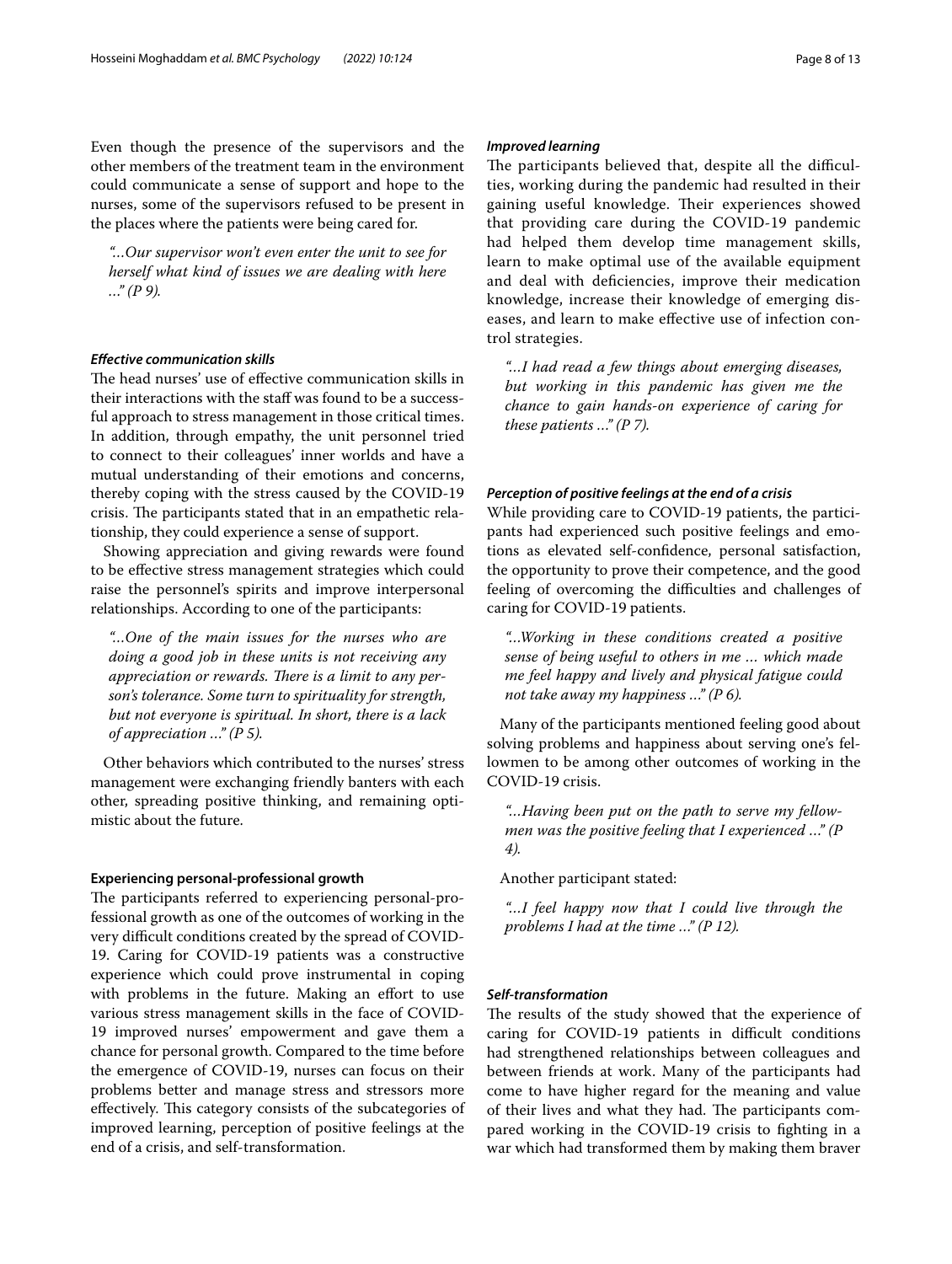in the face of critical conditions and more empowered in managing difficult times.

*"…Working during the current pandemic has helped me discover my abilities …. Now I know how to act in war conditions …" (P 7).*

# **Discussion**

The present study was conducted to identify the challenges, strategies and outcomes of stress management for nurses who come into contact with and provide care to COVID-19 patients. Analyses of the collected data showed that the nurses' experiences could be classifed into four categories: providing care with uncertainty and anxiety, facing psychological and mental tension, creating a context for support, and experiencing personal-professional growth.

One of the fndings of the present study was nurses' feelings of uncertainty and anxiety in providing care. The nurses were worried about transmitting the infection to their family members, were not adequately aware of the nature of the disease, and were in fear of making wrong decisions about caring for COVID-19 patients; yet, they deemed it their professional duty to provide care to those patients. In another study, the nurses were worried about facing patients with COVID-19, contracting the infection and transmitting it to their loved ones. The nurses were also concerned about the unknown aspects of the disease and its potentially dangerous nature, uncertainty about the end of the pandemic, and the impact of the pandemic on their job security and other working conditions [\[26](#page-12-7)]. Another study reported that the healthcare personnel sufered psychosocial issues, e.g. depression, anxiety, and stress, as a result of having inadequate knowledge about COVID-19, continuously caring for the infected, work overload, frequent exposure to distressful events, such as death, and fear of infecting their families [[27\]](#page-12-8). In yet another study, the nurses suffered from stress due to caring for the infected and work overload, which resulted in their experiencing burnout, emotional fatigue, and despair [[28\]](#page-12-9). De Kock et al. found that, the COVID-19 crisis had an impact on the nurses' mental health and increased their anxiety, stress, and sleep difficulties. The occupational, psychosocial, and environmental risk factors associated with adverse mental health outcomes during the COVID-19 pandemic identifed through their study  $[29]$  $[29]$ . The frontline healthcare workers commonly reported increased workloads, which impacted on their psychosocial health. The healthcare workers reported increased hours and weekend shifts, additional time taken to manage PPE and staf shortages as frequent sources of stress. However, because of staff shortages, some nurses described feeling guilty for taking time of to rest  $[30]$ .

Several studies suggest long-distance psychological interventions, including video conferencing, online programs, applications, and even telephone calls, to help care providers cope with their anxiety [[31,](#page-12-12) [32\]](#page-12-13). In China, Internet-based programs are used to screen and identify individuals who are prone to psychological disorders and to provide self-learning protocols and guidelines to the healthcare personnel and the general public in the form of videos and pamphlets [[33\]](#page-12-14). During a pandemic, digital interventions should be used to address anxiety, depression, self-torture, and suicide, as well as to gather information, perform triage and introduce medical interventions via online applications or phone calls and text messaging for those with limited access to digital sources [[34,](#page-12-15) [35](#page-12-16)]. Measures, such as workshops and counseling with a psychologist, should be taken to decrease stress and anxiety in nurses who are directly involved in caring for COVID-19 patients as prolonged anxiety can lead to psychological distress, depression and other psychological issues.

Another fnding of the present study was nurses' exposure to mental and psychological tension which originated from the insistence of their families that they should quit their jobs, feeling rejected, witnessing the death of their colleagues and friends, fear of infecting their families, lack of medical equipment, and fatigue. According to one study, the major contributory factors in the psychological pain of nurses, doctors, therapists and other healthcare professionals were the emotional eforts and physical fatigue that they experienced in caring for COVID-19 patients whose conditions were deteriorating quickly. Seeing and caring for colleagues who were severely infected or lost their lives to COVID-19, lack of ventilators and other medical equipment needed to care for patients in critical conditions, and anxiety due to new clinical roles and work overload were other causes of psychological distress [\[36\]](#page-12-17).

As a result of social stigmatization, the nurses sufered from social dejection and loneliness. They preferred to be isolated because they were afraid that they might transmit the infection to others [[37](#page-12-18)]. Another study reported that frequent changes in the hospital policies, routines, and guidelines which were updated confused the nurses [[38\]](#page-12-19). In another study, the participants reported work overload as a result of lack of medical protective equipment: the nurse managers had to reduce the number of care providers to ensure that all the personnel had access to protective equipment by conserving it. Moreover, to avoid going to break rooms during working hours, the healthcare professionals did not eat anything, and they experienced severe emotional distress and grief if their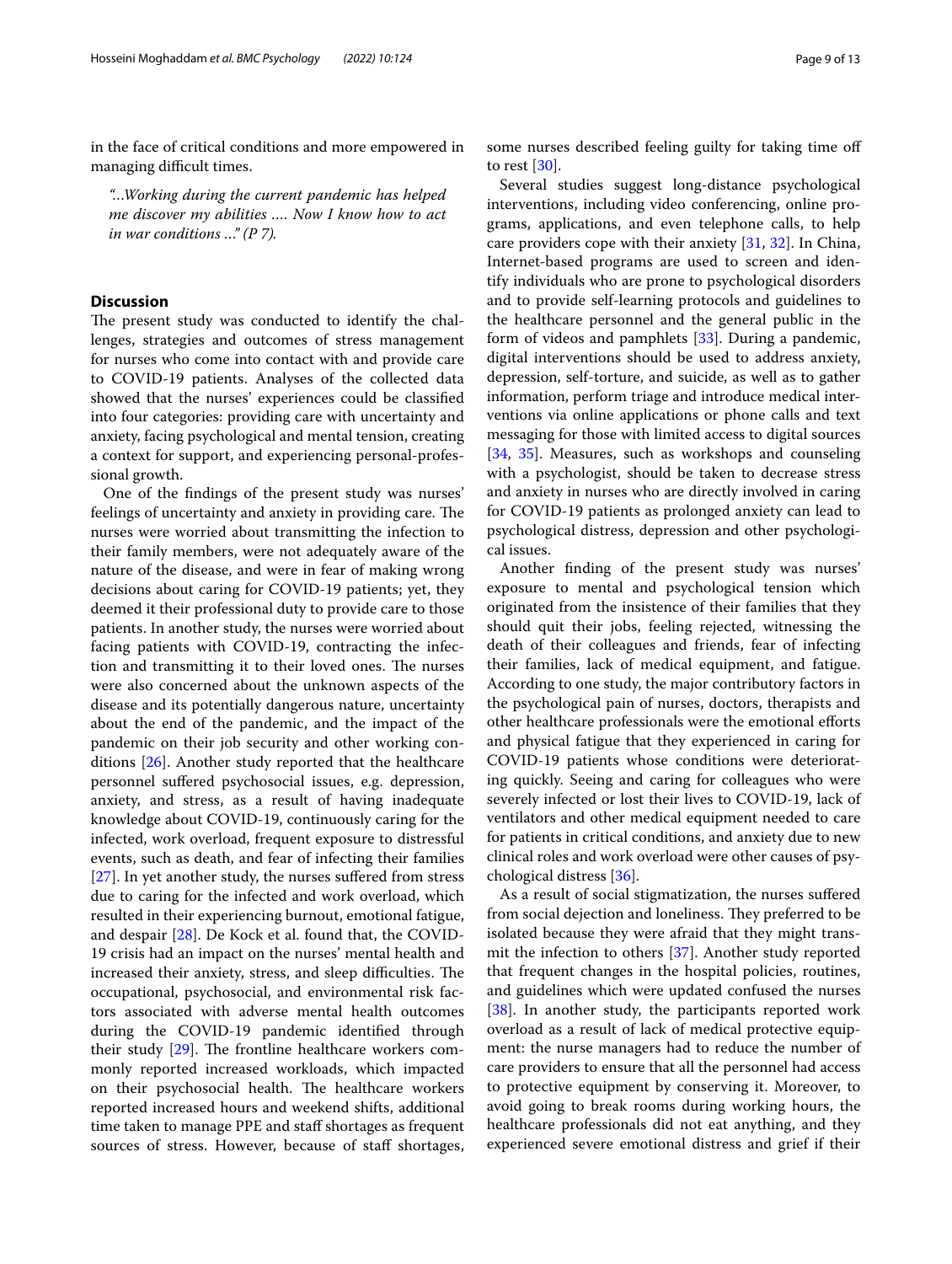patients passed away [\[39](#page-12-20)]. During the COVID-19 pandemic, nurses were exposed to so many psychological issues that they sometimes had to resign [\[40](#page-12-21)].

According to Maslow's hierarchy of needs, physiological and safety needs are two of the basic and essential needs of mankind. If these needs are satisfed in them, nurses can experience self-esteem, love and self-actualization and, consequently, meet other individuals' needs without feelings of exhaustion or burnout. Thus, authorities and governments should decrease the physical and mental pressure caused by the COVID-19 pandemic by creating an appropriate work environment, supplying adequate PPE, managing work shifts efectively, and considering the physical and mental health of nurses [\[12](#page-11-11)]. Support interventions, including informing the public about the pandemic and self-quarantine, providing enough resources to meet the basic needs of nurses in quarantine, and giving nurses easy access to social media so that they can be in touch with their friends and families can encourage nurses to stay in their jobs [[37](#page-12-18)]. Also, counseling the personnel and preparing them for the challenges in their profession and giving a clear picture of what they are going to face can prove helpful [\[41](#page-12-22)].

Research fndings show that mental health interventions for the time of the pandemic, including crisis management, education in resilience, improvement in quality of life and life satisfaction, confrontational strategies, education via guidelines and protocols, screening programs and long-distance Internet-based interventions, are efective methods to manage the psychological consequences of the pandemic for nurses [[42,](#page-12-23) [43\]](#page-12-24). Strategic support and planning across the country and arranging for psychological frst aid during crises which are potentially offered by telemedicine are among the interventions which must be employed. In addition, comprehensive plans should be developed to reduce mental pressure on nurses through prevention and intervention, e.g. screening and purposeful visits, to avoid further mental health issues in this population  $[44, 45]$  $[44, 45]$  $[44, 45]$ . Educational programs about death anxiety can result in better nursing care in critical situations. Educational workshops are efective in reducing death anxiety [[14\]](#page-11-13). Giving nurses active guidance and motivating them to achieve psychological growth during the pandemic can contribute to their psychological adaptation [[46\]](#page-12-27).

Another fnding of the present study was the role of creating a context of support. The participants' experiences showed that intradepartmental management, support of the authorities, and efective communication skills are efective ways to support nurses in the stressful conditions caused by the pandemic. A context of support will reduce nurses' anxiety and help them continue to provide quality healthcare services in the crisis. According to one study, personal resilience protects nurses from anxiety by enabling them to adapt to irritating, stressful conditions. In addition, public support for nurses plays a signifcant role in their achieving positive emotional states in stressful times, such as the outbreak of a disease [\[47](#page-12-28)]. In another study, the nurses practiced self-isolation as a protection strategy  $[38]$  $[38]$ . The nurses believed that one of the greatest challenges in their workplace during the pandemic was lack of a crisis management plan on the management and ministry of healthcare levels [[48](#page-12-29)]. In Billings et al. study working with coworkers during the pandemic was considered to provide an important source of mutual support and opportunities to learn from each other. The employees reported feeling supported by their organizations when there was a clear alliance and shared decision making between senior managers and frontline healthcare workers [\[30](#page-12-11)].

The experiences of the nurses and doctors in another study showed that one way to prevent the physical and emotional exhaustion caused by working in special care units is using educational interventions to develop resilience in the personnel. Also, regular and systematic educational programs designed to improve the healthcare personnel's preparation and efficacy in crisis management seemed essential [\[49](#page-12-30)]. Healthcare professionals were also found to rely on self-management mechanisms. They preferred to focus on their work rather than listen to rumors about COVID-19. Some of the other personnel engaged in relaxation activities, including seeing movies, taking showers, and reading. They also stressed the signifcance of good nutrition and adequate rest and sleep [[39\]](#page-12-20).

Moreover, stress management approaches, including relaxation, biofeedback, cognitive strategies, interventions focused on eliminating or decreasing stressful working conditions, such as job redefnition and clear job description, formation of joint personnel committees, and increasing the personnel's participation in organizational decisions are essential to controlling stressful conditions [[50](#page-12-31)]. One support strategy for the personnel in the frontline of caring for patients with COVID-19 is providing them with online psychological support services which enable the personnel to express their needs. Access to mental health care is possible through telemedicine managed by mental health experts, mobile phone applications, online sources, and virtual peer support. Online psychological care networks are useful in dealing with the stress and concerns of healthcare professionals and their families and relatives and other individuals [\[51](#page-12-32)]. One study classifes nurse managers' experiences of management of the nursing workforce during the COVID-19 crisis into management of workforce recruitment (volunteers and non-volunteers) and management of workforce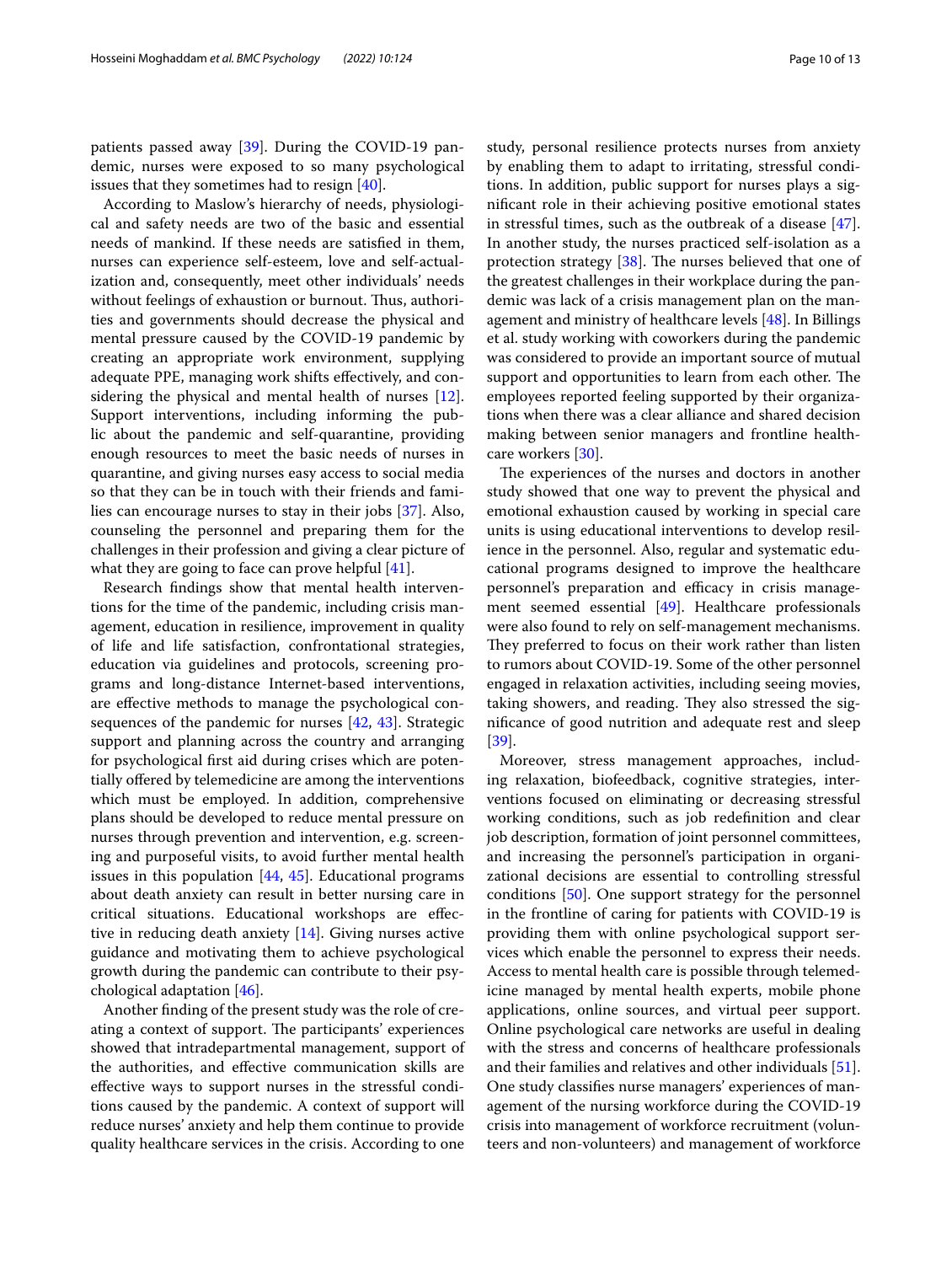(via motivational measures and psychological support). Successful crisis management depends on using fexible and situation-based principles of management toward recruiting adequate workforce and retaining the current workforce [[52](#page-12-33)]. By creating a pleasant work environment, encouraging colleague support, and raising trust in the personnel, nurse managers can improve nurses' stress management skills. Nurse managers play a key role in the promotion of inter-professional relationships in clinical environments, which can contribute to nurses' mental health [\[11\]](#page-11-10). Providing a supportive environment through crisis management training, providing adequate equipment and manpower, and developing resilience skills in staff helps nurses manage stress.

Another fnding of the present study was the nurses' experiencing personal and professional growth. This theme consisted of the subcategories of improved learning, perception of positive feelings at the end of a crisis, and self-transformation. According to a study, one of the psychological experiences of the nurses who cared for COVID-19 patients was perception of growth under pressure and appreciation of life. The nurses declared that, in the pandemic, the picture of the nursing profession had improved, nurses had realized their potential, and nurses' ability to cope with difficulties in life had elevated [[46](#page-12-27)]. Another study reported an increase in nurses' self- esteem and sense of responsibility during the pandemic  $[39]$  $[39]$ . One of the significant experiences of new nurses was learning during the pandemic. The nurses stated that caring for COVID-19 patients gave them a chance to develop their clinical skills, gain hands-on clinical experience, and learn how to adapt to critical conditions. They also learned methods of protecting themselves, using the equipment needed in caring for COVID-19 patients, time management, and providing care in the shortest possible time to minimize contact with the infected [[53\]](#page-12-34). Another study reported an increase in nurses' awareness about the value of the nursing profession and their sense of achievement and pride. Moreover, the nurses had a better perception of their professional and social identity and established stronger relationships with their colleagues. Many of the nurses had a greater appreciation of life and everything which they had. The pandemic had given them a chance to realize their full potential, which, in turn, increased their self-confdence. In addition, by self-refection, the nurses discovered their weaknesses and tried to develop their knowledge and skills. They appreciated the support of their friends, colleagues and the society and developed a more positive perspective on the signifcance of life and family health [\[54](#page-12-35)].

Appreciating life and experiencing increased selfpower are the characteristics of post-traumatic growth which may emerge in individuals following a stressful experience. As a result of cognitive reconstruction after trauma, individuals experience personal vulnerability and come to believe that they are not capable of predicting and controlling certain events in life. In response to the unstable nature of life, individuals reconsider the little things in life which used to be important or unimportant to them, which in turn,

results in their changing their priorities in life and hav-ing a deeper apperception of life [[55\]](#page-12-36). The results of studies show that projecting a positive image of the nursing profession in the society helps nurses fnd their potential, improves nurses' professional knowledge and skills in the epidemic of emerging diseases, and increases nurses' awareness of their personal and professional growth and professional identity by extension.

As the main strength of this study, we conducted one of the qualitative studies that explored strategies and outcomes of stress management based on experiences of the nurses who provide directly care to COVID-19 patients. One of the limitations of the present study was the fact that, because of the COVID-19 pandemic, the interviews were not conducted on a face-to-face basis. However, the researchers tried to have a better interaction with the participants by making video calls to them. Another limitation of the study was that the interviews were conducted individually. Focus group interviews allow for the collection of richer information.

# **Conclusion**

Despite the fact that the nurses in the present study regarded caring for COVID-19 patients as their professional duty, they needed the support of their superiors, families, and friends. Authorities can create an efective context of support through proper intradepartmental management, providing adequate equipment, giving positive feedback, and organizing continuing workshops. In addition, efective communication skills, receiving positive feedback and easy access to counselors can contribute to nurses' stress management and adaptation. The outcomes of stress management on the part of nurses were found to include understanding the meaning of life and experiencing personal and professional growth. It is suggested that future studies address the causes of barriers to nurses' stress management in the COVID-19 crisis and the strengths and weaknesses of the healthcare system in dealing with this pandemic. It is also suggested that future research address the lived experiences of change in the performance and behaviors of care providers who care for COVID-19 patients.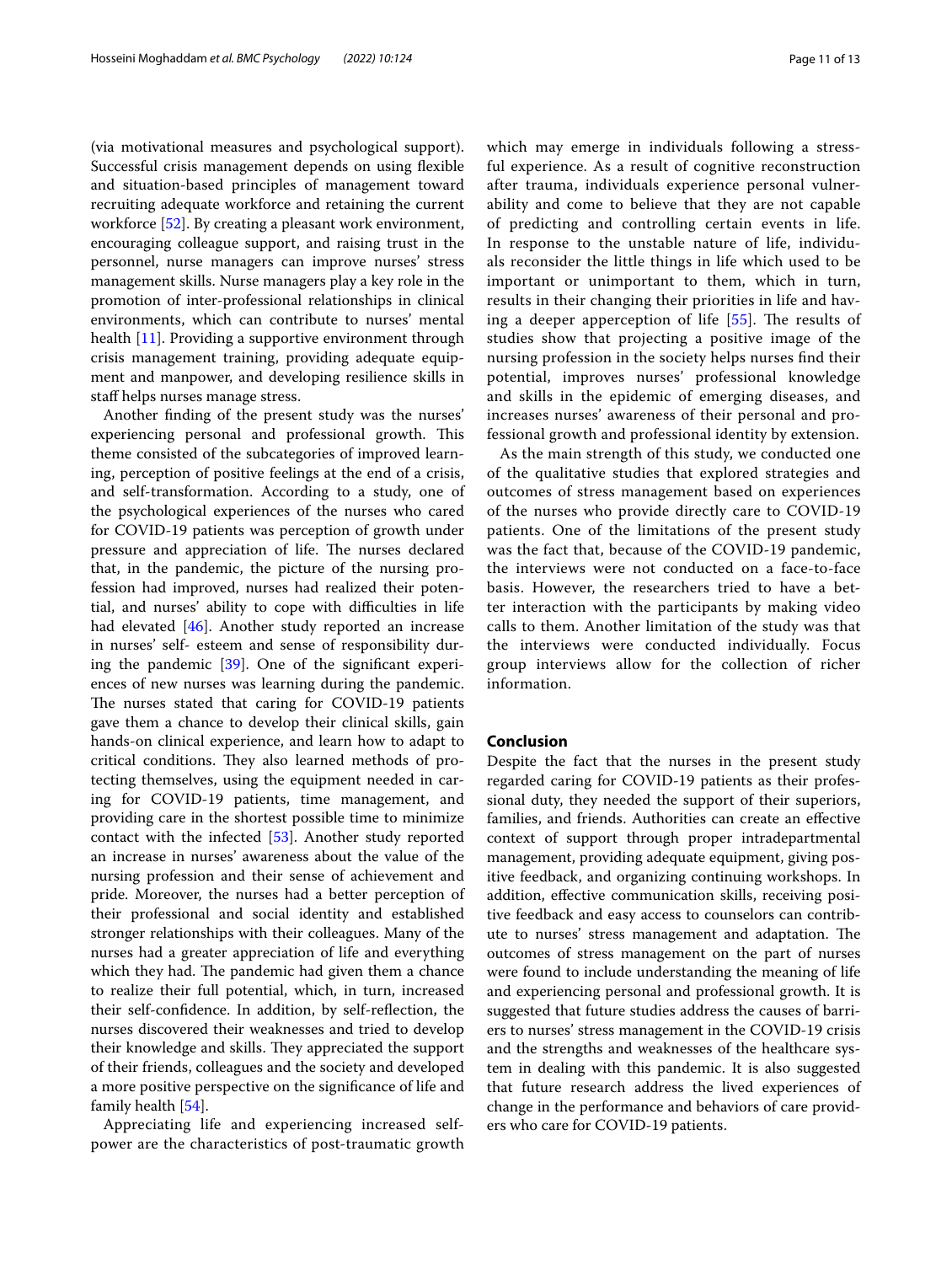#### **Abbreviations**

COVID-19: Coronavirus infection disease-19; SARS: Severe Acute Respiratory Syndrome; MERS-CoV: Middle East respiratory syndrome coronavirus; PPE: Personal protective equipment.

# **Supplementary Information**

The online version contains supplementary material available at [https://doi.](https://doi.org/10.1186/s40359-022-00834-4) [org/10.1186/s40359-022-00834-4](https://doi.org/10.1186/s40359-022-00834-4).

<span id="page-11-18"></span>**Additional fle 1.** Interview guide.

#### **Acknowledgements**

The present article is the result of a research project registered at Shiraz University of Medical Sciences (No. 19757). The authors would like to thank the authorities and nurses of the hospitals afliated with Shiraz University of Medical Sciences who participated in the study.

#### **Author contributions**

MHM has made a substantial contribution to the study design, analysis, interpretation of data, and revised the article critically. ZM has made a substantial contribution to the concept, design, data analysis, interpretation of data, revised the article critically and approved the version to be published. BT is responsible for the acquisition of data, study design, analysis, interpretation of data, drafted, and revised the article critically and approved the version to be published. All authors read and approved the fnal manuscript.

#### **Funding**

The author(s) received no fnancial support for the research, authorship, and/ or publication of this article.

#### **Availability of data and materials**

The dataset generated and/or analysed during the current study are not publicly available due to promises of participant anonymity and confdentiality but are available from the corresponding author on reasonable request.

# **Declarations**

#### **Ethics approval and consent to participate**

This study was conducted in accordance with the World Medical Association's Declaration of Helsinki. The present study was approved by the ethics committee of Shiraz University of Medical Sciences and registered at IR.SUMS. REC.1399.416. The study materials (interview questions and informed consent form) were approved by the ethics committee of the university. Before the interviews, the participants were informed by phone about the objective of the study, the voluntary basis of participation, the methods of data collection and the reason for recording the interviews. Also, the role of the researchers and the participants, and the confdentiality and anonymity of information were explained. Then the subjects who were willing to participate were asked to complete the informed consent form by Porsline. The participants were also informed that they were free to withdraw from the study at any point.

#### **Consent for publication**

Not applicable.

#### **Competing interests**

The author(s) declared no potential conficts of interest for the research, authorship, and/or publication of this article.

#### **Author details**

<sup>1</sup> Department of Nursing, School of Nursing and Midwifery, Shiraz University of Medical Sciences, Shiraz, Iran. <sup>2</sup> Community Based Psychiatric Care Research Center, School of Nursing and Midwifery, Shiraz University of Medical Sciences, Shiraz, Iran.

Received: 15 October 2021 Accepted: 10 May 2022<br>Published online: 17 May 2022

#### **References**

- <span id="page-11-0"></span>1. Khoshnood Z, Mehdipour-Rabori R, Nazari Robati F, Helal Birjandi M, Bagherian S. Patients' experiences of living with coronavirus disease 2019: a qualitative study. Evid Based Care J. 2021;11(1):44–50.
- <span id="page-11-1"></span>2. Fathi Ashtiani A, Pirzadi H, Shokoohi-Yekta M, Tavallai S. The infuence of teaching program of stress management and communication skills on improvement of mental health of nurses and hospital staff: an experimental study. Iran J Nurs. 2014;27(90):1–13. [https://doi.org/10.29252/ijn.](https://doi.org/10.29252/ijn.27.90.91.1) [27.90.91.1](https://doi.org/10.29252/ijn.27.90.91.1).
- <span id="page-11-2"></span>3. Rose S, Hartnett J, Pillai S. Healthcare worker's emotions, perceived stressors and coping mechanisms during the COVID-19 pandemic. PLoS One. 2021;16(7):e0254252.
- <span id="page-11-3"></span>4. Li X, Jiang T, Sun J, Shi L, Liu J. The relationship between occupational stress, job burnout and quality of life among surgical nurses in Xinjiang, China. BMC Nurs. 2021;20(1):1–1. [https://doi.org/10.1186/](https://doi.org/10.1186/s12912-021-00703-2) [s12912-021-00703-2](https://doi.org/10.1186/s12912-021-00703-2).
- <span id="page-11-4"></span>5. Park J-S, Lee E-H, Park N-R, Choi YH. Mental health of nurses working at a government-designated hospital during a MERS-CoV outbreak: a crosssectional study. Arch Psychiatr Nurs. 2018;32(1):2–6. [https://doi.org/10.](https://doi.org/10.1016/j.apnu.2017.09.006) [1016/j.apnu.2017.09.006](https://doi.org/10.1016/j.apnu.2017.09.006).
- <span id="page-11-5"></span>6. Al-Rabiaah A, Temsah MH, Al-Eyadhy AA, Hasan GM, Al-Zamil F, Al-Subaie S, Alsohime F, Jamal A, Alhaboob A, Al-Saadi B, Somily AM. Middle East Respiratory Syndrome-Corona Virus (MERS-CoV) associated stress among medical students at a university teaching hospital in Saudi Arabia. J Infect Public Health. 2020;13(5):687–91. [https://doi.org/10.1016/j.jiph.2020.01.](https://doi.org/10.1016/j.jiph.2020.01.005) [005.](https://doi.org/10.1016/j.jiph.2020.01.005)
- <span id="page-11-6"></span>7. Abolfotouh MA, AlQarni AA, Al-Ghamdi SM, Salam M, Al-Assiri MH, Balkhy HH. An assessment of the level of concern among hospital-based healthcare workers regarding MERS outbreaks in Saudi Arabia. BMC Infect Dis. 2017;17(1):1–10. [https://doi.org/10.1186/s12879-016-2096-8.](https://doi.org/10.1186/s12879-016-2096-8)
- <span id="page-11-7"></span>8. Mohammadi F, Farjam M, Gholampour Y, Tehranineshat B, Oshvandi K, Bijani M. Health professionals' perception of psychological safety in patients with coronavirus (COVID-19). Risk Manag Healthc Policy. 2020;13:785. [https://doi.org/10.2147/RMHP.S261410.](https://doi.org/10.2147/RMHP.S261410)
- <span id="page-11-8"></span>9. Mira JJ, et al. Acute stress of the healthcare workforce during the COVID-19 pandemic evolution: a cross-sectional study in Spain. BMJ Open. 2020;10(11):e042555. [https://doi.org/10.1136/bmjopen-2020-042555.](https://doi.org/10.1136/bmjopen-2020-042555)
- <span id="page-11-9"></span>10. Martin-Delgado J, Viteri E, Mula A, Serpa P, Pacheco G, Prada D, de Andrade C, Lourenção D, Campos Pavan Baptista P, Ramirez G, Mira JJ. Availability of personal protective equipment and diagnostic and treatment facilities for healthcare workers involved in COVID-19 care: a cross-sectional study in Brazil, Colombia, and Ecuador. PLoS One. 2020;15(11):e0242185. <https://doi.org/10.1371/journal.pone.0242185>.
- <span id="page-11-10"></span>11. Zhang Y, Wei L, Li H, Pan Y, Wang J, Li Q, Wu Q, Wei H. The psychological change process of frontline nurses caring for patients with COVID-19 during its outbreak. Issues Ment Health Nurs. 2020;41(6):525–30. [https://](https://doi.org/10.1080/01612840.2020.1752865) [doi.org/10.1080/01612840.2020.1752865.](https://doi.org/10.1080/01612840.2020.1752865)
- <span id="page-11-11"></span>12. Ahmadidarrehsima S, Salari N, Dastyar N, Rafati F. Exploring the experiences of nurses caring for patients with COVID-19: a qualitative study in Iran. BMC Nurs. 2022;21(1):1–7. [https://doi.org/10.1186/](https://doi.org/10.1186/s12912-022-00805-5) [s12912-022-00805-5](https://doi.org/10.1186/s12912-022-00805-5).
- <span id="page-11-12"></span>13. Mohammadi F, Tehranineshat B, Bijani M, Khaleghi AA. Management of COVID-19-related challenges faced by EMS personnel: a qualitative study. BMC Emerg Med. 2021;21(1):1–9. [https://doi.org/10.1186/](https://doi.org/10.1186/s12873-021-00489-1) [s12873-021-00489-1](https://doi.org/10.1186/s12873-021-00489-1).
- <span id="page-11-13"></span>14. Galehdar N, Kamran A, Toulabi T, Heydari H. Exploring nurses' experiences of psychological distress during care of patients with COVID-19: a qualitative study. BMC Psychiatry. 2020;20(1):1–9. [https://doi.org/10.1186/](https://doi.org/10.1186/s12888-020-02898-1) [s12888-020-02898-1](https://doi.org/10.1186/s12888-020-02898-1).
- <span id="page-11-14"></span>15. Raesi R, Abbasi Z, Saghari S, Bokaie S, Raei M, Hushmandi K. Evaluation of factors afecting job stress in nurses caring for COVID-19 patients. J Mar Med. 2021;3(4):80–8.
- <span id="page-11-15"></span>16. Sikaras C, Ilias I, Tselebis A, Pachi A, Zyga S, Tsironi M, Gil AP, Panagiotou A. Nursing staff fatigue and burnout during the COVID-19 pandemic in Greece. AIMS public health. 2022;9(1):94. [https://doi.org/10.3934/publi](https://doi.org/10.3934/publichealth.2022008) [chealth.2022008.](https://doi.org/10.3934/publichealth.2022008)
- <span id="page-11-16"></span>17. Amiri A, Rashnuodi P, Mousavi S, Shadian KL. Investigating the level of job stress in nurses exposed to COVID-19 in educational hospitals in Ahvaz. J Occup Hyg Eng. 2021;8(2):58–65.
- <span id="page-11-17"></span>18. Abbaszadeh A, Ehsani SR. Nurse perceptions of caring of emerging avian infuenza disease. Nurs Midwifery J. 2015;12(11):973–81.